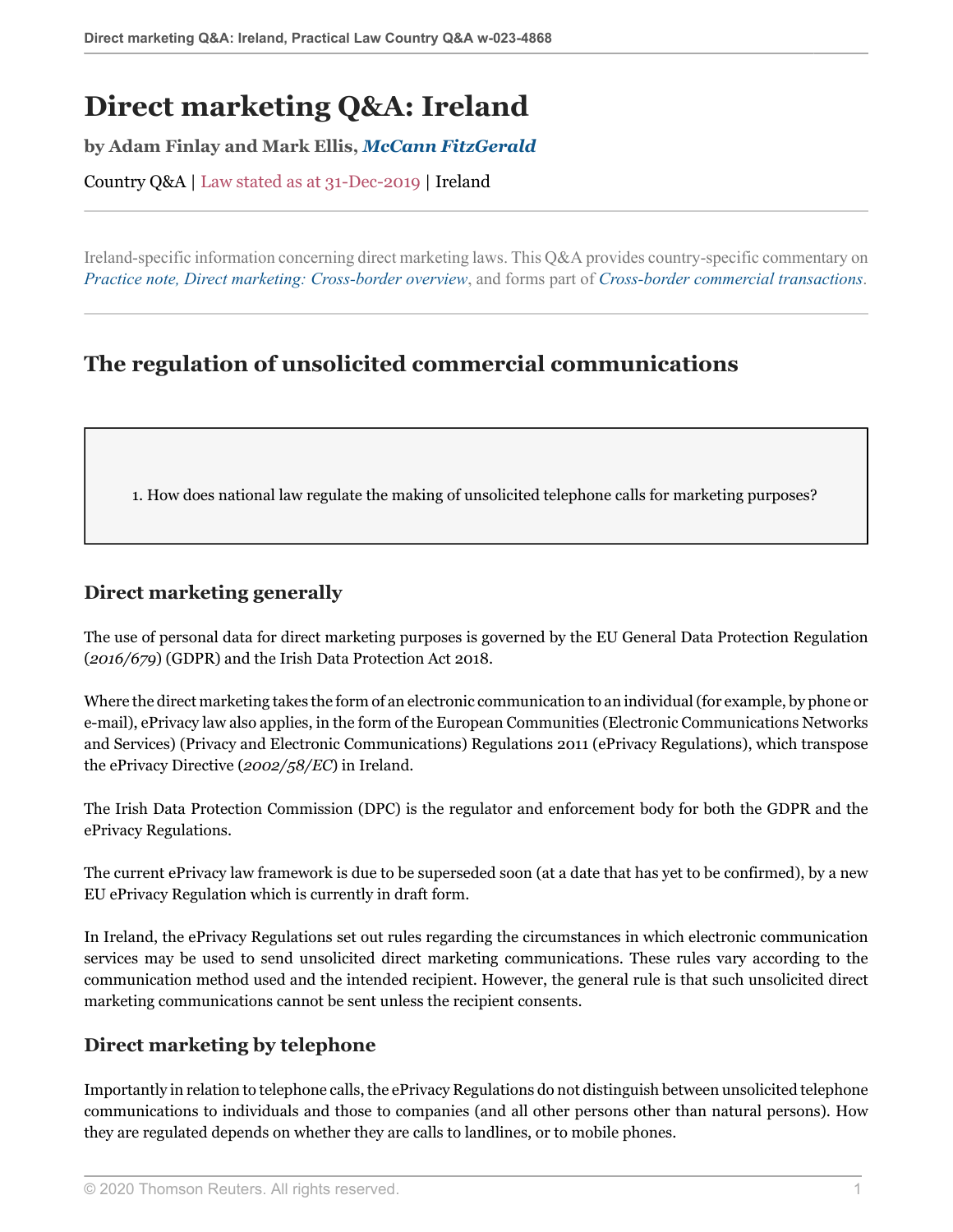Unsolicited marketing calls to landline phones are permitted unless and until the intended recipient notifies the marketer that they do not consent to the calling (that is, on an opt-out basis) (*regulation 13(5), ePrivacy Regulations*). However, the direct marketer must also screen phone numbers against the Irish National Directory Database to ensure that the intended recipient's number is not recorded on its opt-out list (see *[Question 13](#page-10-0)*).

Unsolicited marketing calls to mobile phones are prohibited unless the person undertaking the marketing has been notified by that individual that they consent to the receipt of those calls on the mobile phone (that is, an express optin is required) (*regulation 13(6), ePrivacy Regulations*). (An exception exists where the person has recorded their consent to direct marketing calls on the National Directory Database.)

Under the GDPR, it is likely that this would be construed to require consent which satisfies the GDPR standard; there is some uncertainty as to how references to "consent" in the ePrivacy Regulations should be construed since the coming into force of the GDPR, due to ambiguous wording in the GDPR. It is possible that the references will be construed to mean "consent" as that term was understood under the "old" data protection regime in Ireland.

However, it seems more likely that the references will be deemed to mean consent as envisaged by the GDPR, and this is the view that the DPC seems to take. The European Data Protection Board (EDPB) has also issued an opinion on the interplay between the ePrivacy Directive and the GDPR, to the effect that consent for the purposes of the ePrivacy Directive (and consequently the ePrivacy Regulations) should be construed as GDPR-standard consent (see further discussion in *[Question 6](#page-4-0)*).

As such, where a direct marketer is undertaking unsolicited marketing to mobile phones, it must have consent and such consent must be:

- Given in advance.
- Freely given.
- Specific.
- Informed.
- An unambiguous indication of the individual's wishes either by a statement or by a clear affirmative action that signifies agreement to the direct marketing by that means.

In all cases, whether solicited or not, and whether on mobile phone or landline, a person making any phone call for the purposes of direct marketing must provide the name of the person making the call (or, if applicable, the name of the person on whose behalf the call is made) (*regulation 13(10)(a), ePrivacy Regulations*).

Where the call is made by an automated calling machine, the communication must include the name, address and telephone number of the person making that communication (*regulation 13(10)(b), ePrivacy Regulations*).

Finally, all direct marketing by phone must also comply with the GDPR and the Data Protection Act 2018 (see *[Question 6](#page-4-0)*).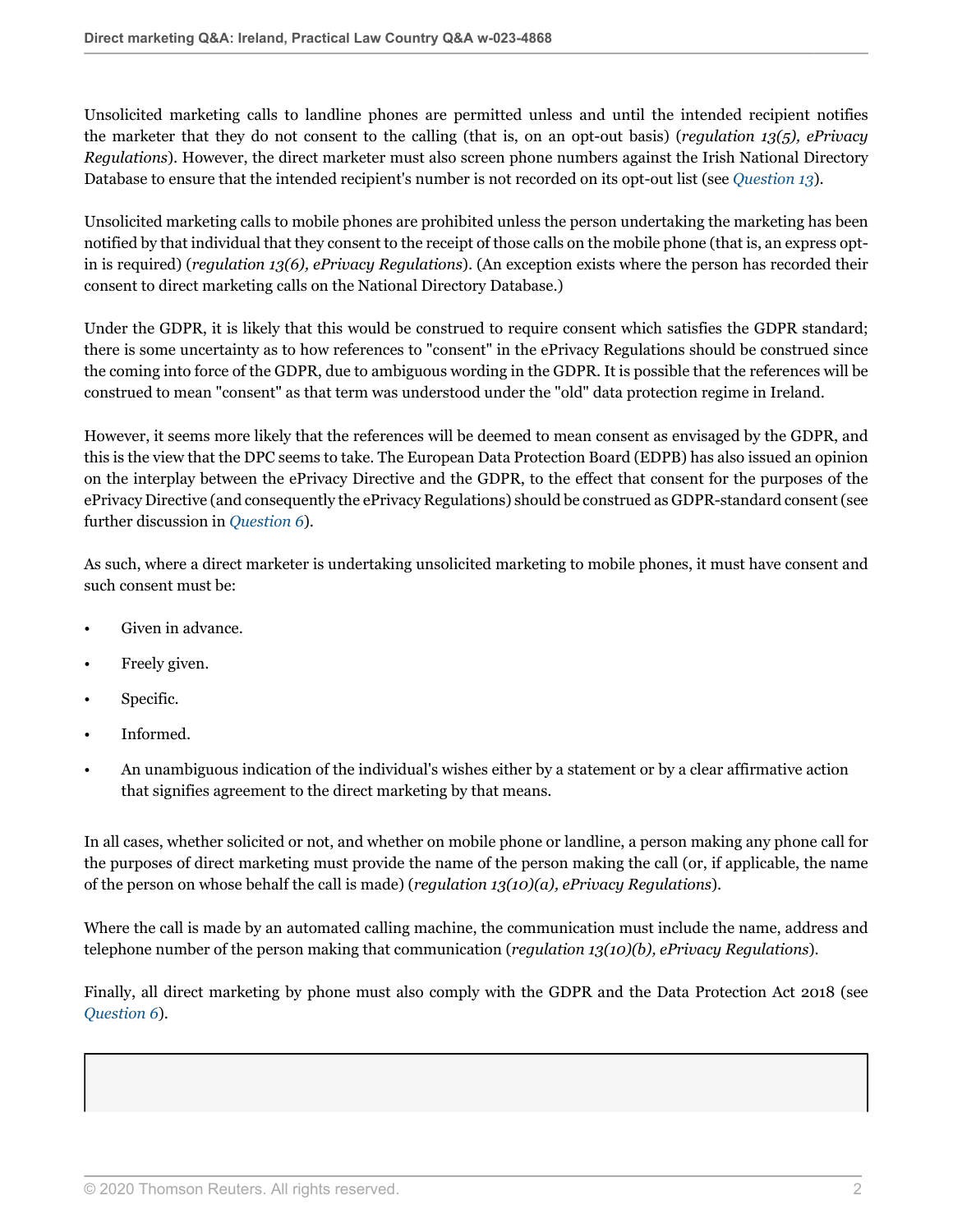2. How does national law regulate direct marketing by fax?

In respect of individuals, it is prohibited to send an unsolicited direct marketing communication to an individual by fax unless the individual has consented to the communication (*regulation 13(1), ePrivacy Regulations*). Consent ought to be GDPR-standard consent (see *[Question 1](#page-0-0)*).

In respect of companies (and all persons other than natural persons), an unsolicited direct marketing communication by fax (or a call by automated calling machine) is permitted unless and until the intended recipient company notifies the caller that it does not consent to it (that is, on an opt-out basis) (*regulation 13(3), ePrivacy Regulations*).

In all cases, a person making a fax communication for the purposes of direct marketing must include the name, address and telephone number of the person making that communication (*regulation 13(10)(b), ePrivacy Regulations*).

All direct marketing by fax (or a call by automated calling machine) must also comply with the GDPR and the Data Protection Act 2018 (see *[Question 6](#page-4-0)*).

3. How does national law regulate direct mail advertising?

The ePrivacy Regulations do not apply to direct marketing to postal addresses, as this form of marketing does not fall within the definition of "electronic mail" in those regulations.

However, the requirements of the applicable data protection law still apply, and, in particular, must be met where the marketing is addressed to a particular individual (as opposed to the "owner/occupier"). If an organisation knows the name of the person it is mailing, it cannot avoid data protection obligations by simply addressing the mail to "the owner/occupier", as it is still processing that individual's personal data.

The requirements are that:

- An individual must be made aware that an organisation has their contact details, and intends to use them for marketing purposes.
- The organisation must have obtained the address fairly and lawfully.
- The organisation cannot send unsolicited marketing mail if the address was originally collected for an entirely different purpose.
- Organisations must not send marketing mail to anyone who objects or opts out from such marketing.
- The organisation must comply with any objections or opt-outs promptly.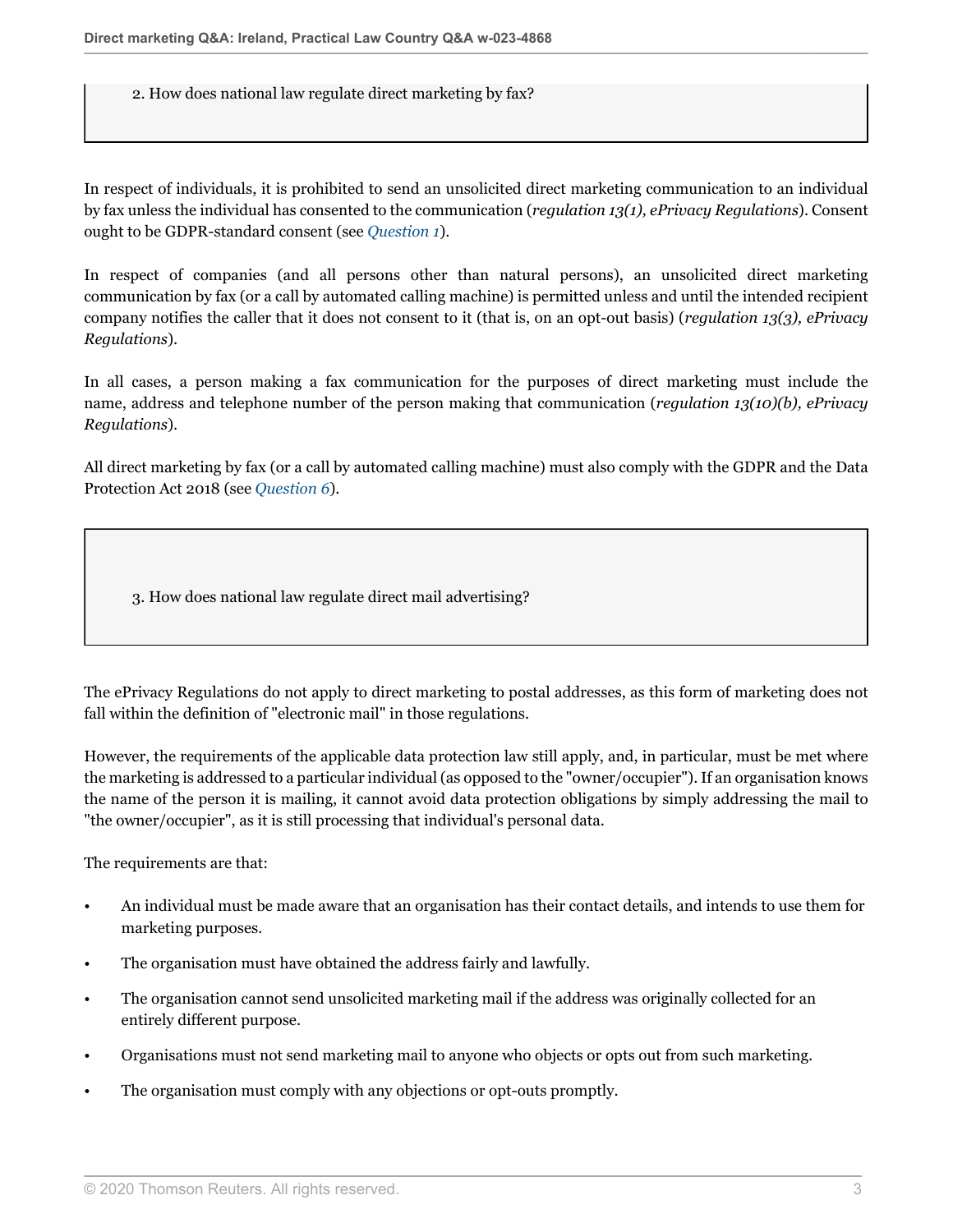<span id="page-3-0"></span>4. How does national law regulate direct marketing by email?

The ePrivacy Regulations define "electronic mail" broadly, as:

"... any text, voice, sound or image message including an SMS message sent over a public communications network which can be stored in the network or in the recipient's terminal equipment until it is collected by the recipient".

#### **Individuals**

When sending direct marketing messages by electronic mail to an individual, the general rule is that consent must be obtained from the person to whom the marketing communication is to be addressed. (The consent should satisfy the GDPR standard; see *[Question 1](#page-0-0)*.)

However, there is an exception to this general rule known as the "soft opt-in", which applies when sending direct marketing messages by electronic mail to existing customers of the company or person sending the unsolicited marketing communications in certain limited circumstances, but only where all of the following criteria are met:

- The contact details were collected in accordance with data protection law in the context of the sale of a product or a service to that customer.
- The product or service being marketed is the relevant company/person's own product or service.
- The product or service being marketed is of a kind similar to that supplied to the customer in the context of the initial sale.
- The customer is clearly and distinctly given the opportunity to object, in an easy manner and without charge, to the use of their contact details for direct marketing, both at the time the details are collected and also each time a direct marketing message is sent to that individual.
- The initial sale occurred within the previous 12 months, or that customer has been sent a compliant direct marketing message offering them the chance to opt out, which they did not take, within the previous 12 months.

#### (*Regulation 13(11), ePrivacy Regulations.*)

At the time of writing, the latest draft of the new EU ePrivacy Regulation envisages that a soft opt-in will continue to be available (although the applicable conditions will not be identical to the current soft opt-in provided for under the ePrivacy Regulations).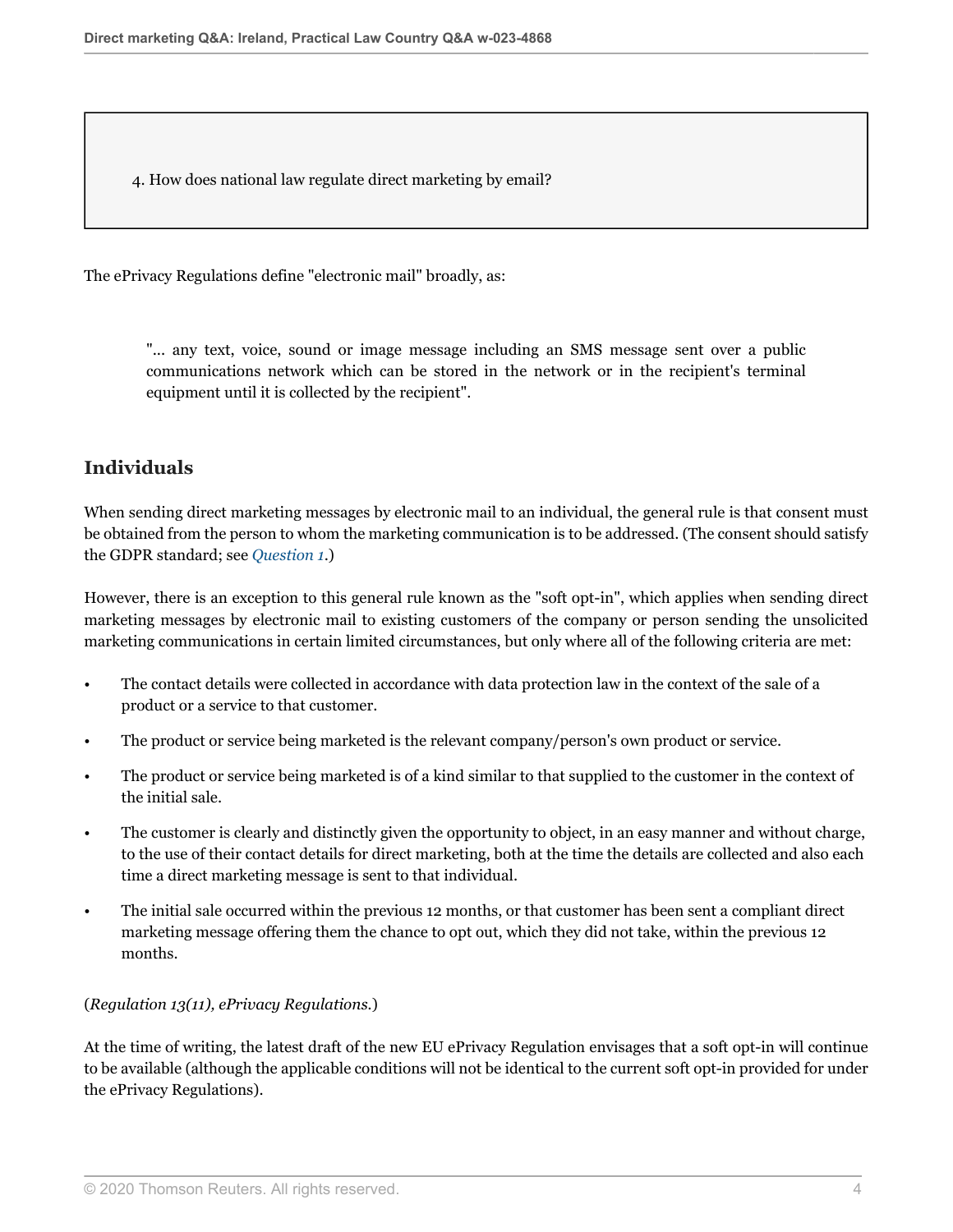### **Companies**

Electronic mail communications to companies (and all persons other than natural persons) for the purpose of direct marketing are permitted unless and until the intended recipient notifies the person undertaking the marketing that they do not consent to receiving such communications (that is, the marketing can take place on an opt-out basis) (*regulation 13(4), ePrivacy Regulations*).

In addition, in the business to business context, an unsolicited direct marketing communication to a natural person via electronic mail will **not** fall within the regulation of direct marketing to individuals if it:

- Is to an e-mail address that reasonably appears to the sender to be an e-mail address used mainly by the subscriber or user in the context of their commercial or official activity.
- Relates solely to that commercial or official activity.

(*Regulation 13(2), ePrivacy Regulations.*)

#### **General requirements**

In all cases, a person sending an electronic mail for the purposes of direct marketing must include a valid address at which the sender may be contacted (*regulation 13(10)(c), ePrivacy Regulations*).

All direct marketing by electronic mail must also comply with the GDPR and the Data Protection Act 2018 (see *[Question 6](#page-4-0)*).

5. How does national law regulate direct marketing by text messaging (SMS)?

Direct marketing by SMS is regulated in almost entirely the same way as email communications, since SMS communication is regarded as a form of "electronic mail" under the ePrivacy Regulations (see *[Question 4](#page-3-0)*).

However, there is one distinction: a direct marketer may not use a publicly available electronic communications service to send a subscriber or user an SMS message for a **non-marketing purpose** which includes information intended for the purpose of direct marketing, unless the marketer has been notified by that subscriber or user that they consent to the receipt of such a communication (*regulation 13(7), ePrivacy Regulations*).

<span id="page-4-0"></span>6. How do your national data protection regulations impact on direct marketing campaigns?

The GDPR and the Data Protection Act 2018 apply to direct marketing campaigns in Ireland.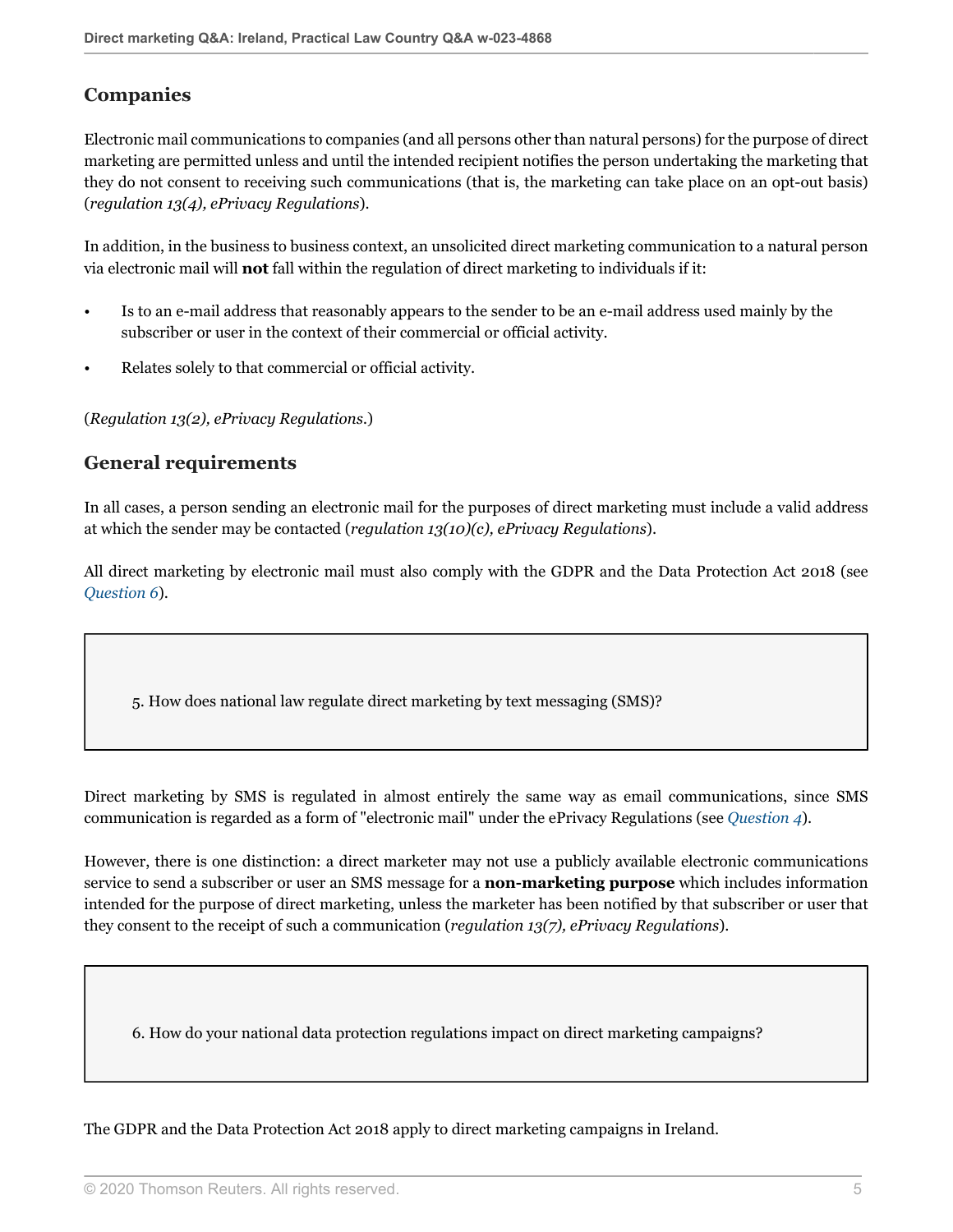As a form of processing of personal data, any direct marketing activities must comply with the GDPR generally. This includes compliance with the key principles set out in Article 5, including:

- Fair and lawful processing.
- Data minimisation.
- Accuracy of all data processed for direct marketing purposes.

Among other generally applicable obligations, the GDPR also requires a controller of personal data for direct marketing purposes to provide certain information about its processing activities (that is, by way of data protection notice), including the intended purposes for the processing of the personal data (here, direct marketing).

#### **Legal basis**

Any and all forms of processing of personal data for the purposes of direct marketing must have a legal basis under the GDPR (such as consent or legitimate interests) (*Article 6, GDPR*). Recital 47 to the GDPR provides that the processing of personal data for direct marketing purposes may be regarded as carried out for a legitimate interest. Any such legal basis must also be notified to individuals (for example, in the data protection notice).

In March 2019, the EDPB issued Opinion 5/2019 on "the interplay between the ePrivacy Directive and the GDPR, in particular regarding the competence, tasks and powers of data protection authorities" (*[https://edpb.europa.eu/](https://edpb.europa.eu/our-work-tools/our-documents/stanovisko-vyboru-cl-64/opinion-52019-interplay-between-eprivacy_en ) [our-work-tools/our-documents/stanovisko-vyboru-cl-64/opinion-52019-interplay-between-eprivacy\\_en](https://edpb.europa.eu/our-work-tools/our-documents/stanovisko-vyboru-cl-64/opinion-52019-interplay-between-eprivacy_en )*).

This opinion takes the view that where the ePrivacy Directive (and, by extension, the ePrivacy Regulations) requires "consent" to be obtained, the controller cannot rely on the full range of possible lawful grounds provided by Article 6 of the GDPR. According to the EDPB only consent may be relied on as the legal basis for processing under Article 6 of the GDPR, and it is not possible to rely on legitimate interests or any other legal basis for processing.

While the opinion of the EDPB is not legally binding, it does reflect suggested best practice, as agreed by representatives from each of the EU data protection authorities. As such, where consent is required under the ePrivacy Regulations (for example, to send direct marketing messages by e-mail or SMS), the EDPB's view is that a direct marketer under data protection law must also rely on consent for the purpose of the GDPR (as opposed to legitimate interests), in line with the approach advocated by the EDPB. In practice, where a soft opt-in could not be relied on (see *[Question 4](#page-3-0)*), this would necessitate a direct marketer in Ireland obtaining updated GDPR-compliant consents from its existing marketing database contacts. Continued reliance on the option of a soft opt-in will still be available and is unaffected by the EDPB opinion.

## **Right to object**

Where personal data is processed for direct marketing purposes, the data subject has the right to object at any time to the processing of personal data concerning them for such marketing, including profiling (*Article 21, GDPR*). Where the data subject objects to processing for direct marketing purposes, the personal data must no longer be processed for these purposes. This right to object must be communicated to the data subject in a clear manner.

The Data Protection Act 2018 provides that for the purposes applying of Article 21 of the GDPR in Ireland, "direct marketing" means direct mailing other than that carried out: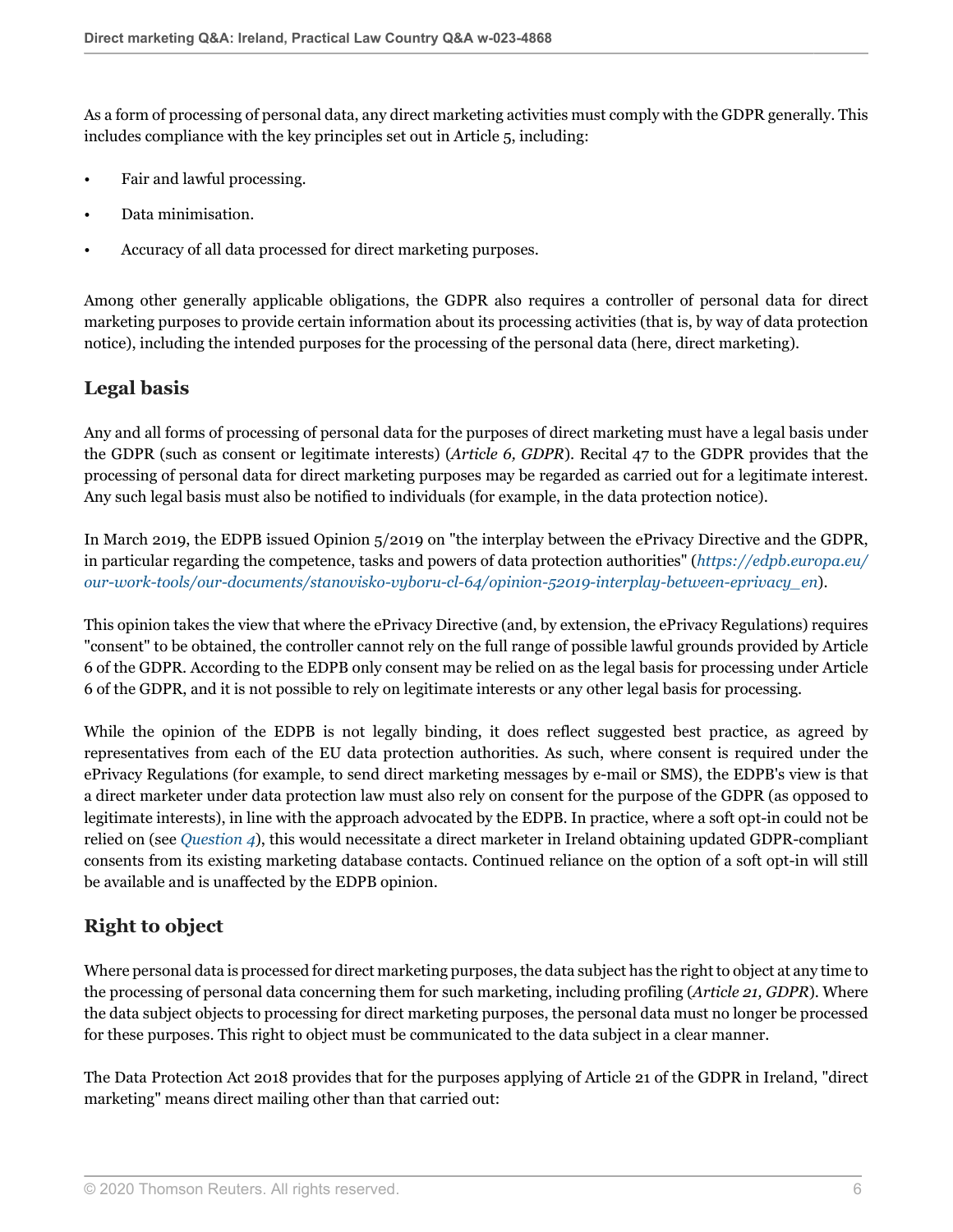- In the course of electoral activities in the state by a political party or its members, or a candidate for election.
- By the Referendum Commission.

7. What sanctions exist for breach of unsolicited marketing communications legislation?

A breach of any of the relevant requirements of the ePrivacy Regulations constitutes a criminal offence. Each marketing communication sent in contravention of the ePrivacy Regulations constitutes a separate offence (if, for example, a direct marketing e-mail is sent to 1,000 individuals in breach of the ePrivacy Regulations, this could be construed to be 1,000 separate offences).

If found guilty of an offence under the ePrivacy Regulations, the marketer would be liable:

- On summary conviction to a fine not exceeding EUR5,000 per offence.
- On conviction on indictment, to a fine not exceeding EUR250,000 per offence.

The DPC regularly brings criminal enforcement actions under the ePrivacy Regulations and also "names and shames" those found in breach.

It should be noted that, in proceedings for an offence under the ePrivacy Regulations, the onus of establishing that the individual who received the unsolicited marketing communication consented to its receipt lies on the defendant (that is, the direct marketer) (*regulation 14, ePrivacy Regulations*).

Any associated breach of the GDPR could give rise to:

- An administrative fine of up to the greater of:
	- 4% of worldwide turnover; or
	- EUR<sub>20</sub> million.
- An enforcement order by the DPC (for example, an order to delete any contact details kept for direct marketing purposes in breach of the GDPR).
- Other regulatory enforcement action by the DPC, including:
	- investigations and audits;
	- warnings and reprimands; and
	- orders compelling that processing operations be brought in line with the GDPR's requirements, temporarily suspended or indefinitely banned.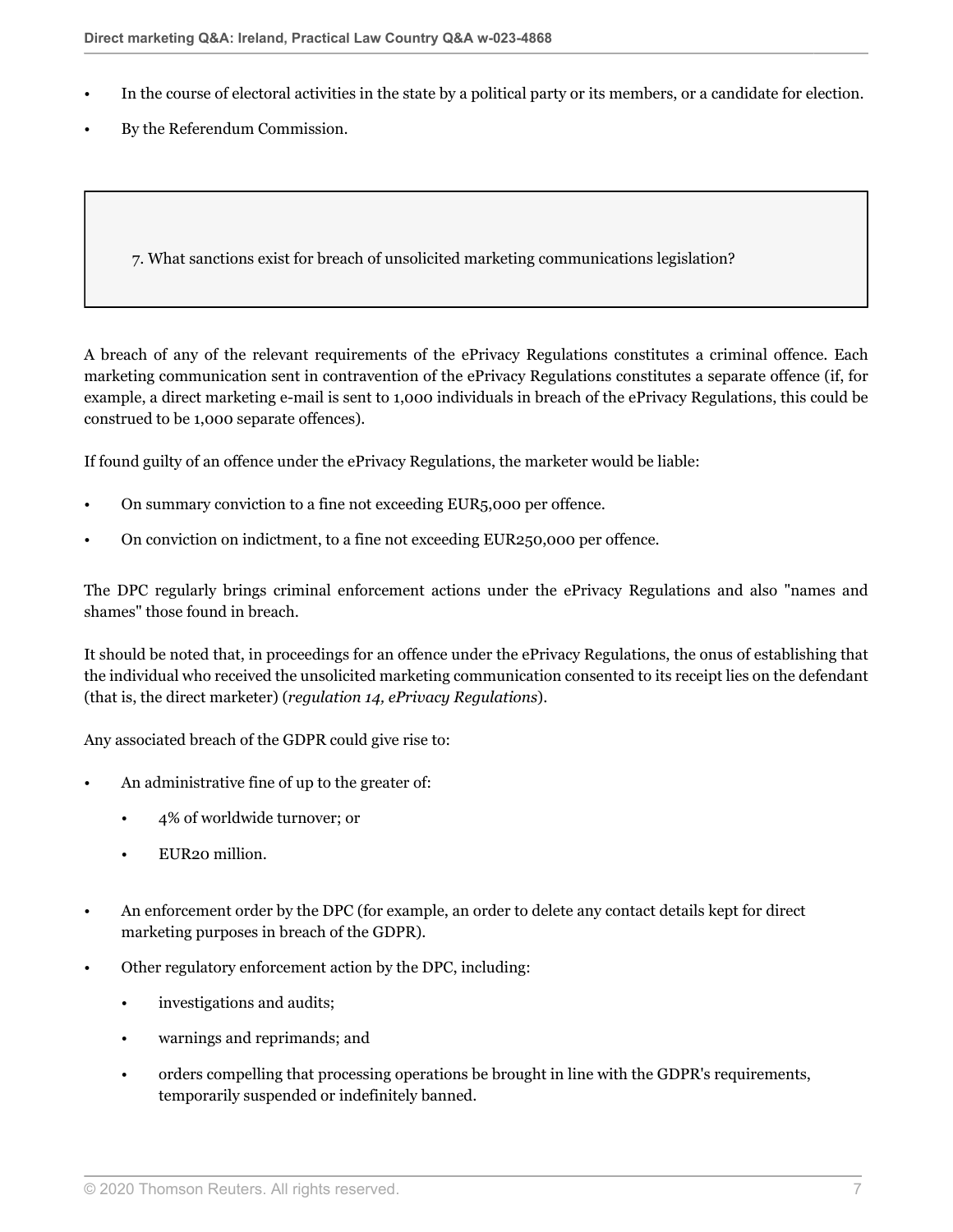If there has been a breach of applicable data protection law arising out of the unsolicited direct marketing, an individual data subject could also choose to bring a claim for compensation under Article 82 of the GDPR.

<span id="page-7-0"></span>8. Are there any additional national rules that apply to direct marketing campaigns?

Direct marketing activities (depending on their nature and context) may also be affected by other generally applicable or sector-specific law and regulation. The following are examples:

- In the business to consumer context, applicable consumer protection law, including the Consumer Protection Acts 2007 and 2014, must also be considered (for example, a direct marketer must not engage in unfair commercial practices and must also ensure that its unsolicited communications to consumers are not misleading or deceptive).
- In the business to business context, the European Communities (Misleading and Comparative Marketing Communications) Regulations 2007 also apply, which:
	- provide, for example, that a trader should not send misleading marketing communications to another trader; and
	- regulate comparative advertising.
- The Advertising Standards Authority for Ireland's code on advertising (see *[Question 11](#page-9-0)*), contains further rules on advertising, including specifically in relation to (among other areas):
	- food;
	- alcoholic beverages;
	- gambling;
	- health and beauty; and
	- tobacco products.
- For direct marketing campaigns concerning medicinal products:
	- the Medicinal Products (Control of Advertising) Regulations 2007 include a prohibition on the advertising or marketing of prescription medicinal products to the general public, as well as restrictions on marketing to healthcare professionals; and
	- for pharmaceutical companies subject to its terms, the Code of Practice for the Pharmaceutical Industry published and regulated by the Irish Pharmaceutical Healthcare Association (IPHA Code) also contains further restrictions on direct marketing to healthcare professionals.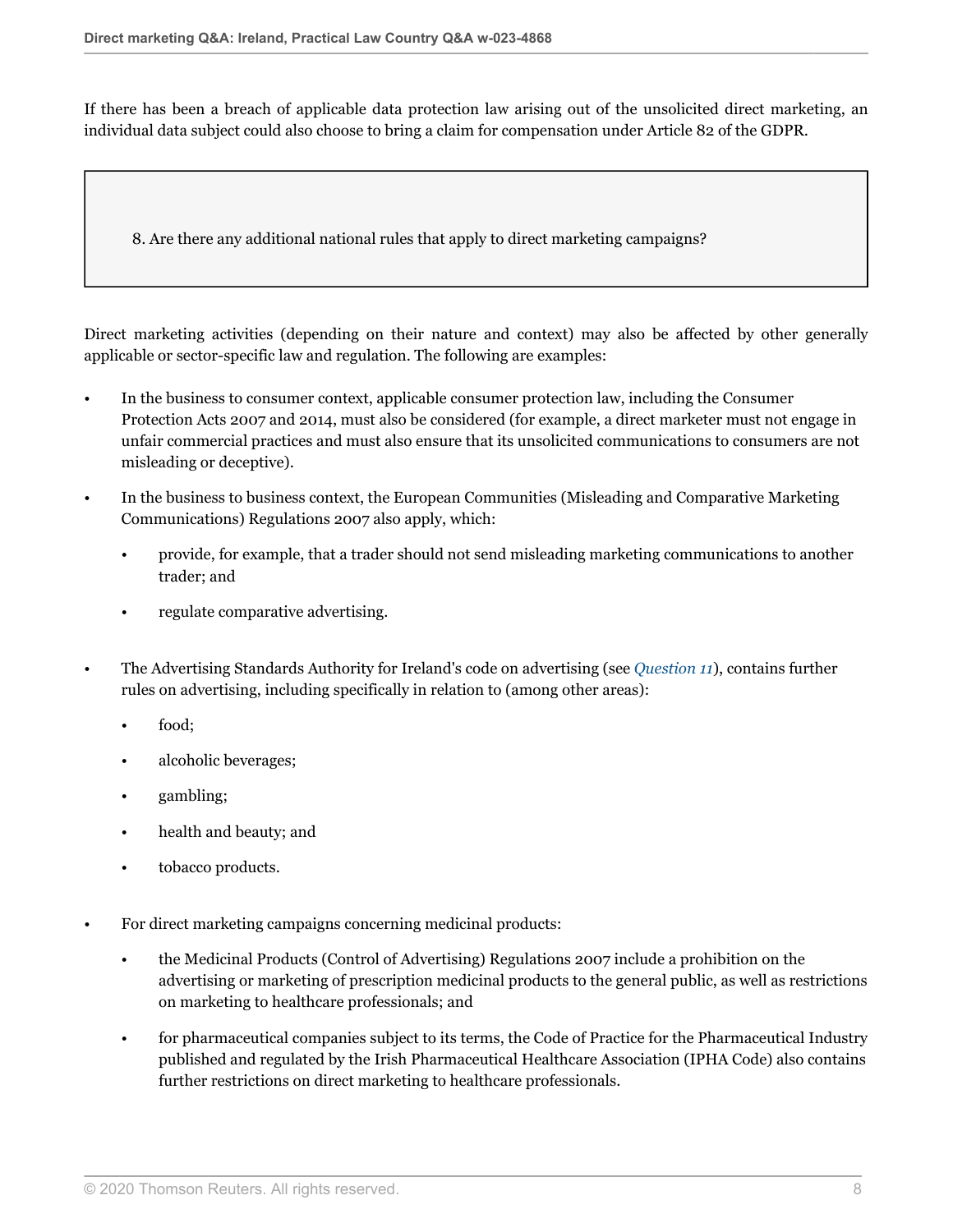• For direct marketing concerning financial products and services, the Consumer Protection Code issued by the Central Bank of Ireland also regulates the marketing of such products and services to individual consumers. For consumer credit products, the European Communities (Consumer Credit Agreements) Regulations 2010 (as amended) likewise contain relevant restrictions on advertising to consumers.

# **Cross-border communications**

9. Under the laws of your country, is a direct marketer bound by the laws of the country of the recipient of unsolicited commercial communication (EU principle of the country of destination)?

The extent to which direct marketing laws in other jurisdictions will apply to a direct marketer based in Ireland who sends unsolicited direct marketing communications to recipients in other jurisdictions will depend on the laws of those other jurisdictions. As a matter of Irish law, it is clear that the Irish ePrivacy Regulations apply to a direct marketer based in Ireland who sends unsolicited direct marketing communications to recipients in Ireland. It is ambiguous whether they apply to a direct marketer based outside Ireland who sends unsolicited direct marketing communications to recipients in Ireland but prudent for a direct marketer based outside Ireland to assume that they do.

The GDPR has significant extra-territorial scope, explicitly providing that it applies to the processing of personal data of EU data subjects by a controller or processor not in the EU, where the processing activities relate to:

- The offering of goods or services, irrespective of whether a payment of the data subject is required, to such data subjects in the EU.
- The monitoring of their behavior (as far as it takes place within the EU).

(*Article 3(2), GDPR.*)

10. Under the laws of your country, can an individual seek redress in their own courts against a foreign company who targeted them in breach of that individual's laws against unsolicited communications?

An individual does not have a right to compensation under the ePrivacy Regulations. The DPC enforces breaches of the ePrivacy Regulations in Ireland. Individuals may, however, bring a data protection action if an unsolicited direct marketing communication also involves a breach of the GDPR (for more detail on DPC enforcement, see *[Question](#page-11-0) [14](#page-11-0)*).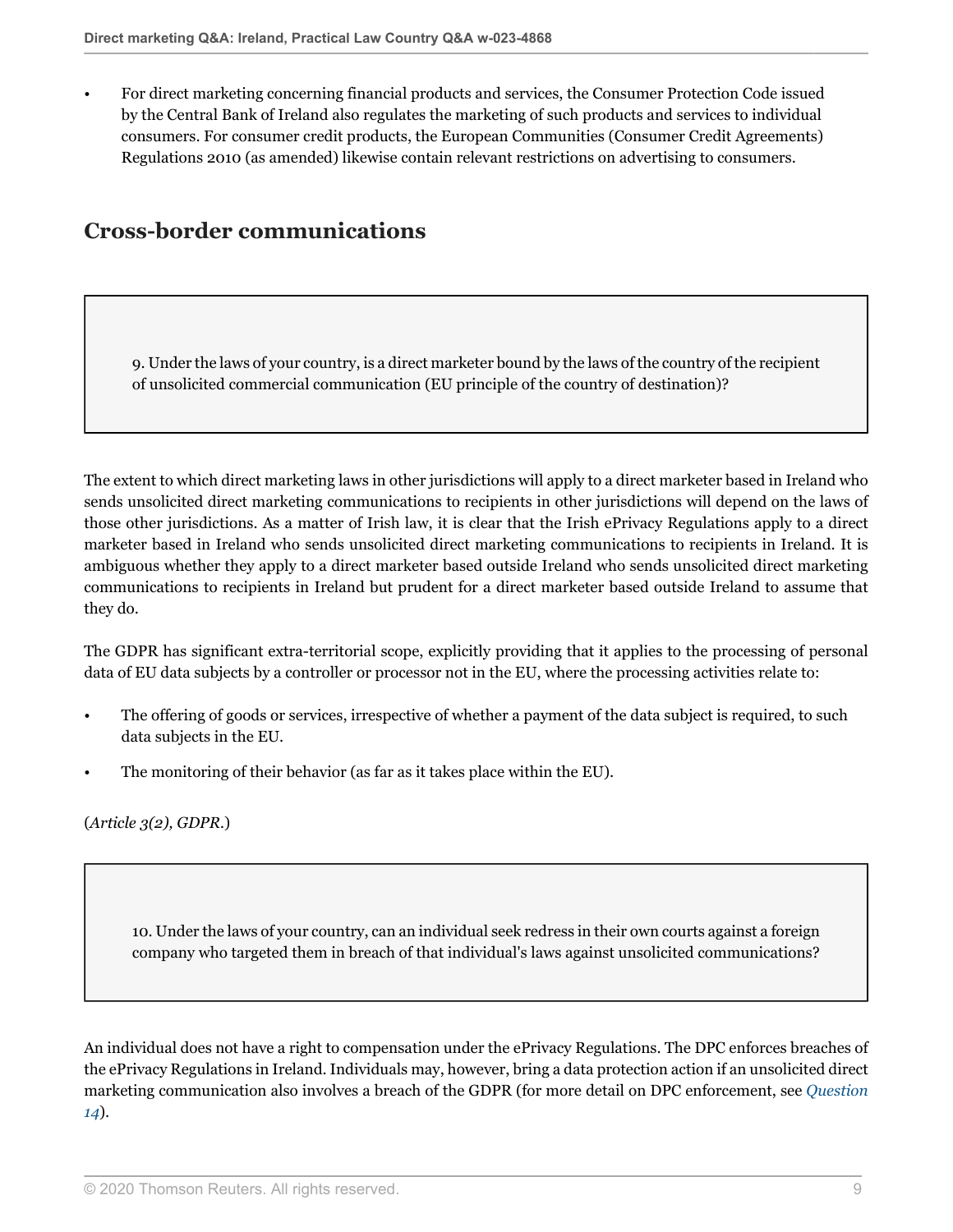While an individual cannot bring a claim for breach of the ePrivacy Regulations, they could make a complaint to the DPC in the hope that the DPC will enforce the ePrivacy Regulations against the relevant marketer.

Where the issue arising out of the direct marketing activity is an actual or potential breach of the GDPR, the GDPR provides for the following rights:

- A right to compensation for material or non-material damage suffered as a result of infringement of the GDPR (*Article 82, GDPR*).
- A right to bring proceedings against a controller or a processor before the courts of the member state where the data subject is habitually resident, unless the controller or processor is a public authority of a member state acting in the exercise of its public powers (*Article 79(2), GDPR*).

The Recast Brussels Regulation (*1215/2012*) applies in Ireland. It provides that a person domiciled in an EU member state may be sued in another member state in matters relating to tort, delict or quasi-delict, in the courts for the place where the harmful event occurred or may occur (*Article 7(2)*). Therefore, where an individual suffers harm in another member state as a result of direct marketing activity from an Irish company, that Irish company could be sued in the courts of the member state of that individual.

The Lugano Convention has a similar effect to the Recast Brussels Regulation in respect of companies domiciled in Iceland, Norway and Switzerland.

Elsewhere, the applicable national rules on jurisdiction/service of proceedings will apply.

## **Self-regulation**

<span id="page-9-0"></span>11. Through which organisations is direct marketing self-regulated in your country?

The Advertising Standards Authority for Ireland (ASAI) is an independent self-regulatory body set up and financed by the advertising industry with the aim of promoting the highest standards of marketing communication.

The ASAI issues a Code of Standards for Advertising and Marketing Communications in Ireland (ASAI Code). Members of ASAI must abide by the ASAI Code and refrain from publishing an advertisement or conduct a promotion which contravenes it. The ASAI Code applies to marketing communications, defined in section 1.1(a) of the Code as including direct marketing.

In addition, direct marketing to healthcare professionals in the pharmaceutical industry context is also regulated by the Irish Pharmaceutical Healthcare Association and its Code Council for breaches of the relevant marketing obligations contained in the IPHA Code (see *[Question 8](#page-7-0)*).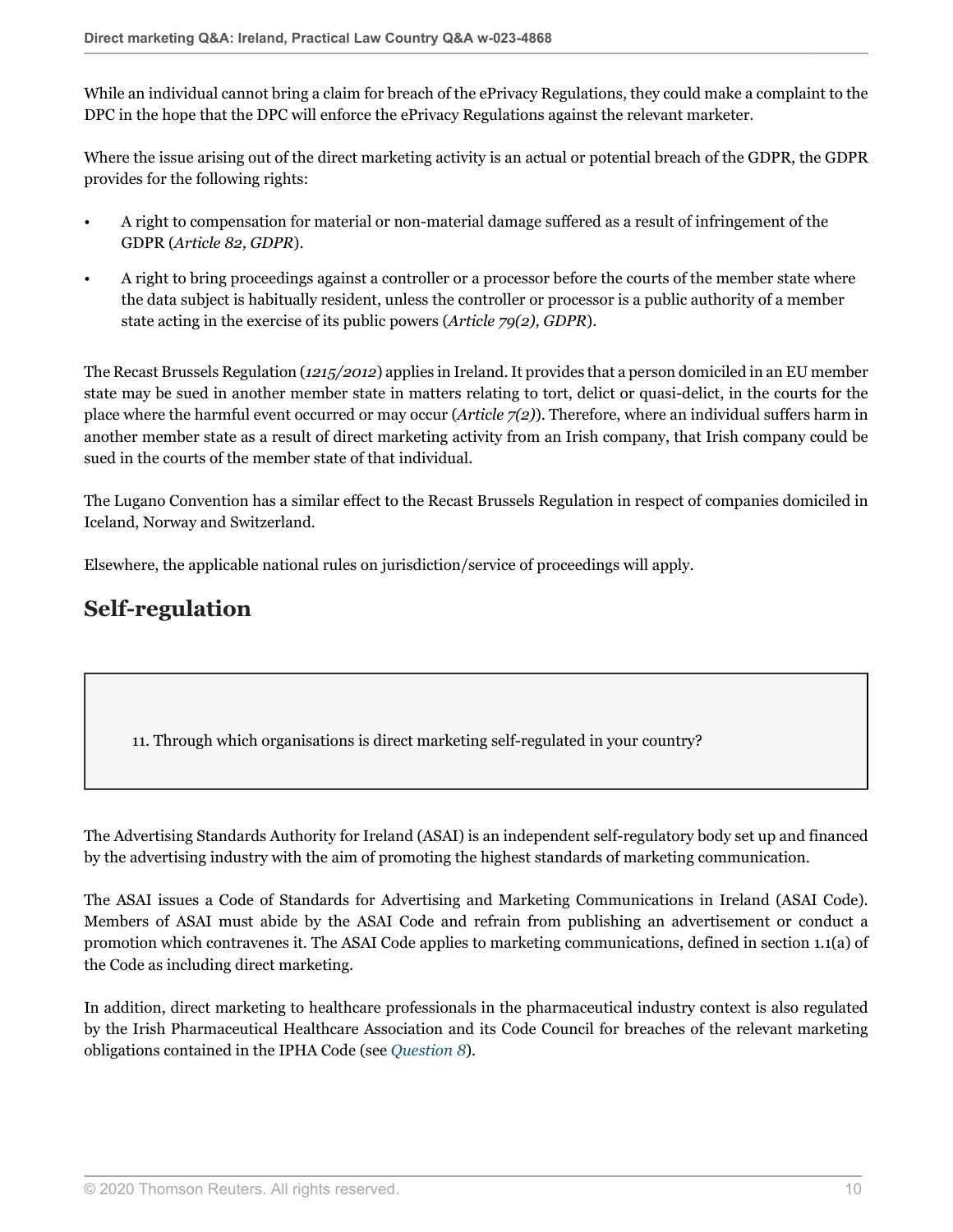12. What obligations or standards do codes of practice for direct marketing impose upon marketers?

The ASAI Code provides that all marketing communications (including direct marketing) should:

- Be legal, decent, honest and truthful.
- Not mislead the consumer.
- Be prepared with a sense of responsibility, both to the consumer and to society.
- Conform to the principles of fair competition as generally accepted in business.

The ASAI Code also provides that direct marketing communications that originate outside Ireland, and sales promotions and marketing communications on non-Irish websites, if targeted at Irish consumers, are subject to the jurisdiction of the relevant authority in the country from which they originate (if that authority operates a cross border complaint system). If it does not, the ASAI will take "what action it can".

Most EU member states, and many non-EU countries, have a self-regulatory organisation that is a member of the European Advertising Standards Alliance (EASA). The ASAI is a member of the EASA. The EASA coordinates the cross-border complaints system for its members.

<span id="page-10-0"></span>13. Are there any opt-out lists in your country? If so, how does one register on each list? Which organisation manages each list? What rules apply to each list?

The National Directory Database (NDD) contains subscribers' details of which can be published in a directory and/ or made available through directory enquiries. The NDD Opt-Out Register records subscribers who have expressed a preference not to receive marketing calls.

The NDD is managed by Eir (an Irish telecommunications company) on behalf of the Commission for Communications Regulation, as part of its universal service obligation. As part of this obligation, Eir manages the collection of customer listings, including telemarketing preferences, from all authorised operators assigning telephone numbers to subscribers.

An individual cannot contact the NDD, as it is only capable of taking instructions from telephone line providers. A subscriber will be asked for their marketing preference by their telephone line provider at the time of subscription and can also contact the provider subsequently to express or change their preference. The line provider will then record this with the NDD. Both residential and business numbers are listed in the NDD and both types of numbers can have a marketing preference recorded.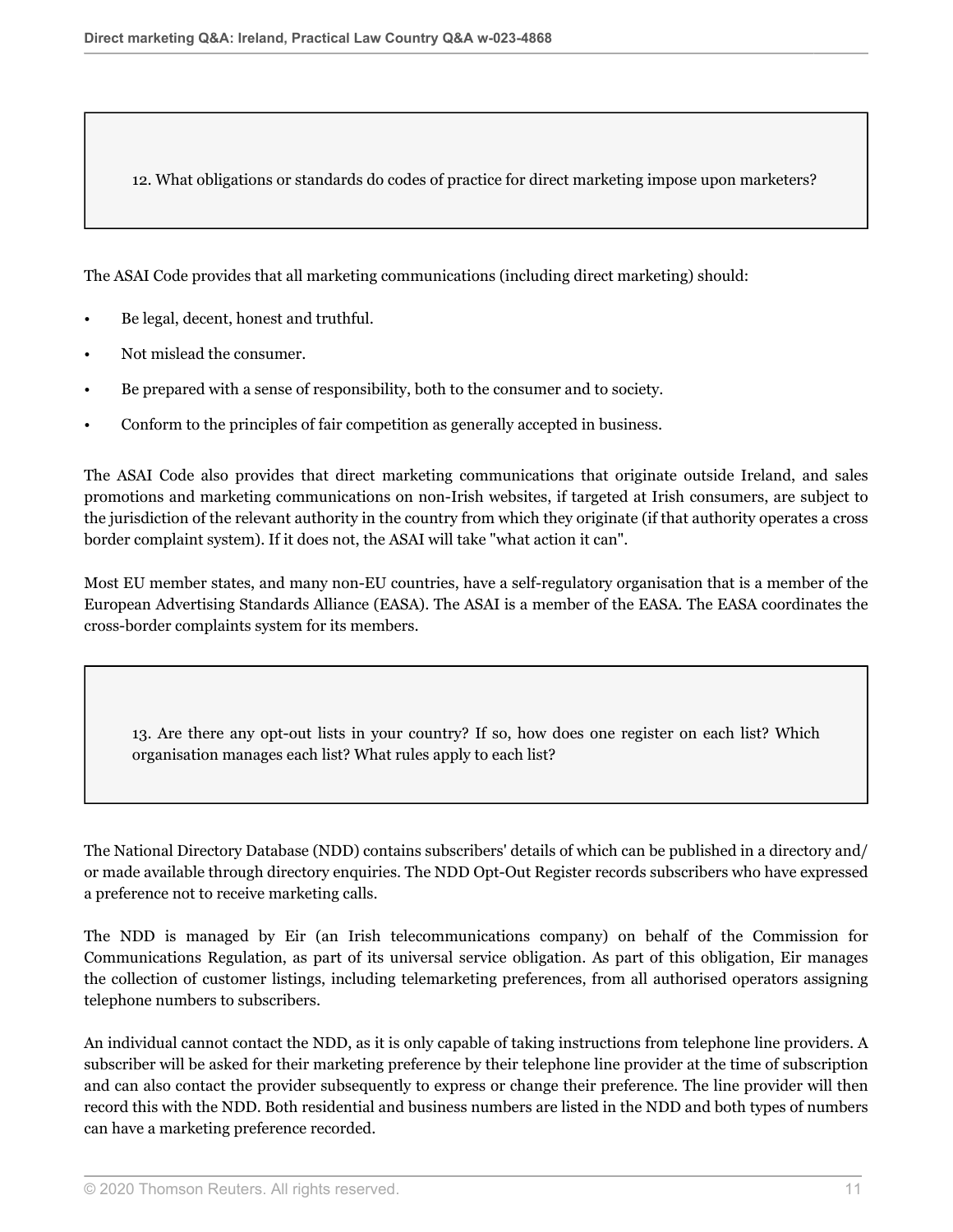Registering a preference with the NDD only applies to unsolicited marketing calls made from within Ireland. Nonmarketing calls (including certain types of market research) will not be subject to this regulation.

Direct marketing companies must purchase a copy of the NDD to see which phone numbers do not want to receive "cold calls" and make sure that they do not call them.

If a person receives a direct marketing call more than 28 days after their details have been recorded in the opt-out register of the NDD, or after the direct marketer has been informed not to make contact, a complaint may be made to the DPC.

<span id="page-11-0"></span>14. What procedures exist for complaining to organisations against unsolicited communications?

Where an individual or business receives an unsolicited communication to which they object, they can complain:

- To the sender of the communication.
- To the DPC.
- To both parties.

The DPC will assess the complaint and may seek an amicable resolution. If this cannot be achieved, or is not sought, the DPC has the power to conduct an inquiry (either with or without an accompanying investigation), which may result in an organisation being subject to an administrative fine or other corrective power. Such corrective powers include:

- Issuing warnings or reprimands to an organisation.
- Ordering the organisation to bring its data processing operations into compliance with the GDPR.

A complaint can also be made to the ASAI where a person or body considers a marketing communication covered ASAI Code may be in breach of that Code's provisions. The complaint should be made in writing and set out the details of the grounds of the complaint (there is an online complaint form available).

The ASAI should not be regarded as an arbitration service for disputes between commercially interested parties. However, an intra-industry complaint may be investigated by the ASAI where the interests of consumers are involved. The ASAI will not unnecessarily duplicate the work of other regulatory bodies, so where the complaint is more appropriate for another body the ASAI will endeavour to direct the complainant to the most appropriate body (for example, the DPC).

#### **Contributor details**